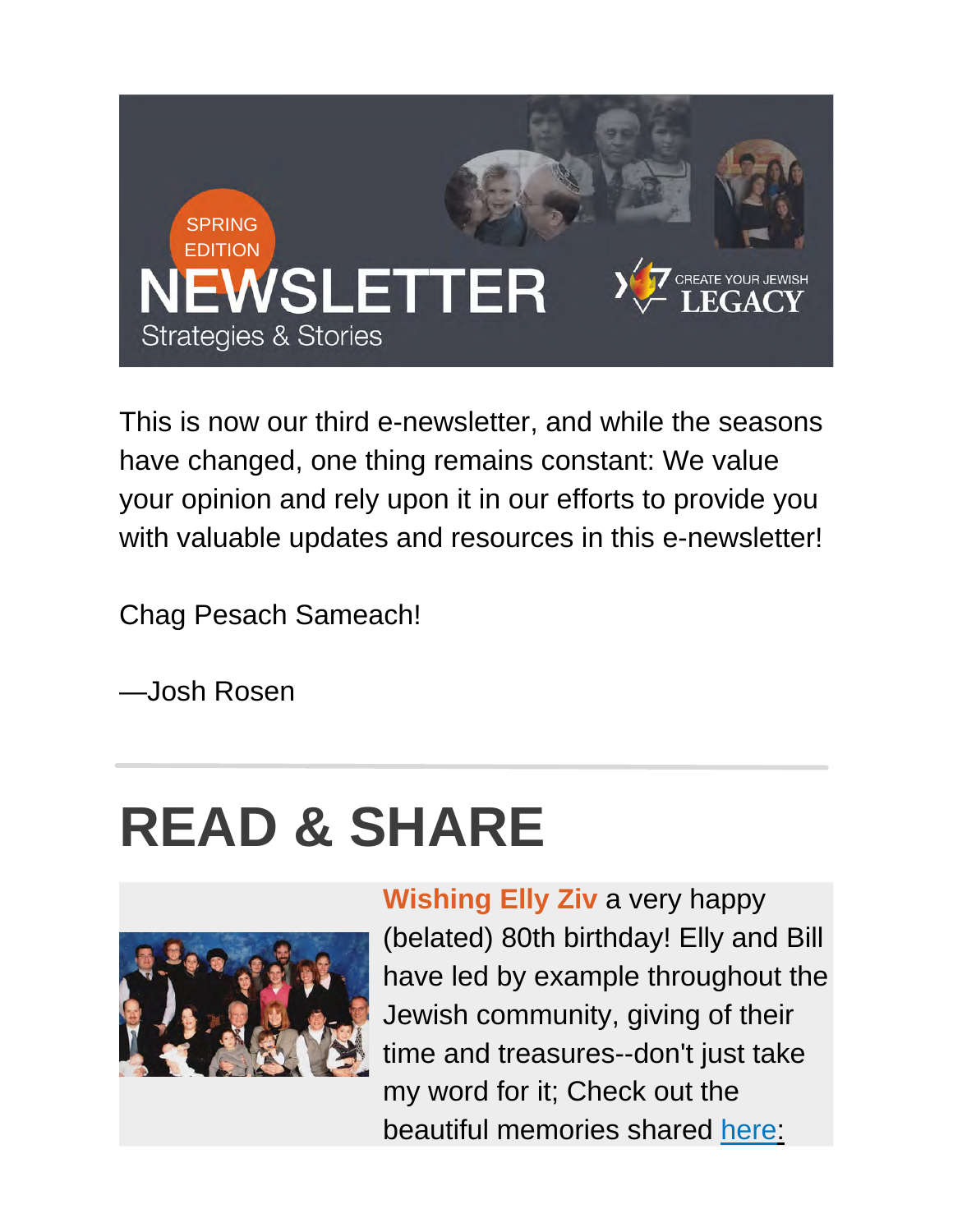

Vallie and Chris Freeman went above and beyond creating their Jewish Legacy commitment: They magnified [their impact by spreading the](https://fb.watch/co6_CzwPa4/) word in our inaugural CYJL Video Ad!



**Reminder:** The Create Your Jewish Legacy incentive deadline is May 31, 2022.

**Mazel Tov to the winners of LIFE & LEGACY's** *Organizational* **Each One Reach One (EORO) Grant--**Halom House, JEEP! and Congregation Shaarei Torah were the top three organizations in our community with the highest percentage increase in legacy gifts (from 4/1/21-12/31/2021)!

| Organization                      | % Increase |
|-----------------------------------|------------|
| <b>Halom House</b>                | 23%        |
| <b>Congregation Shaarei Torah</b> | 21%        |
| <b>JEEP!</b>                      | 21%        |
| <b>Temple Sholom</b>              | 17%        |
| <b>JCGC</b>                       | 10%        |
| <b>Rockdale Temple</b>            | $Q_0$      |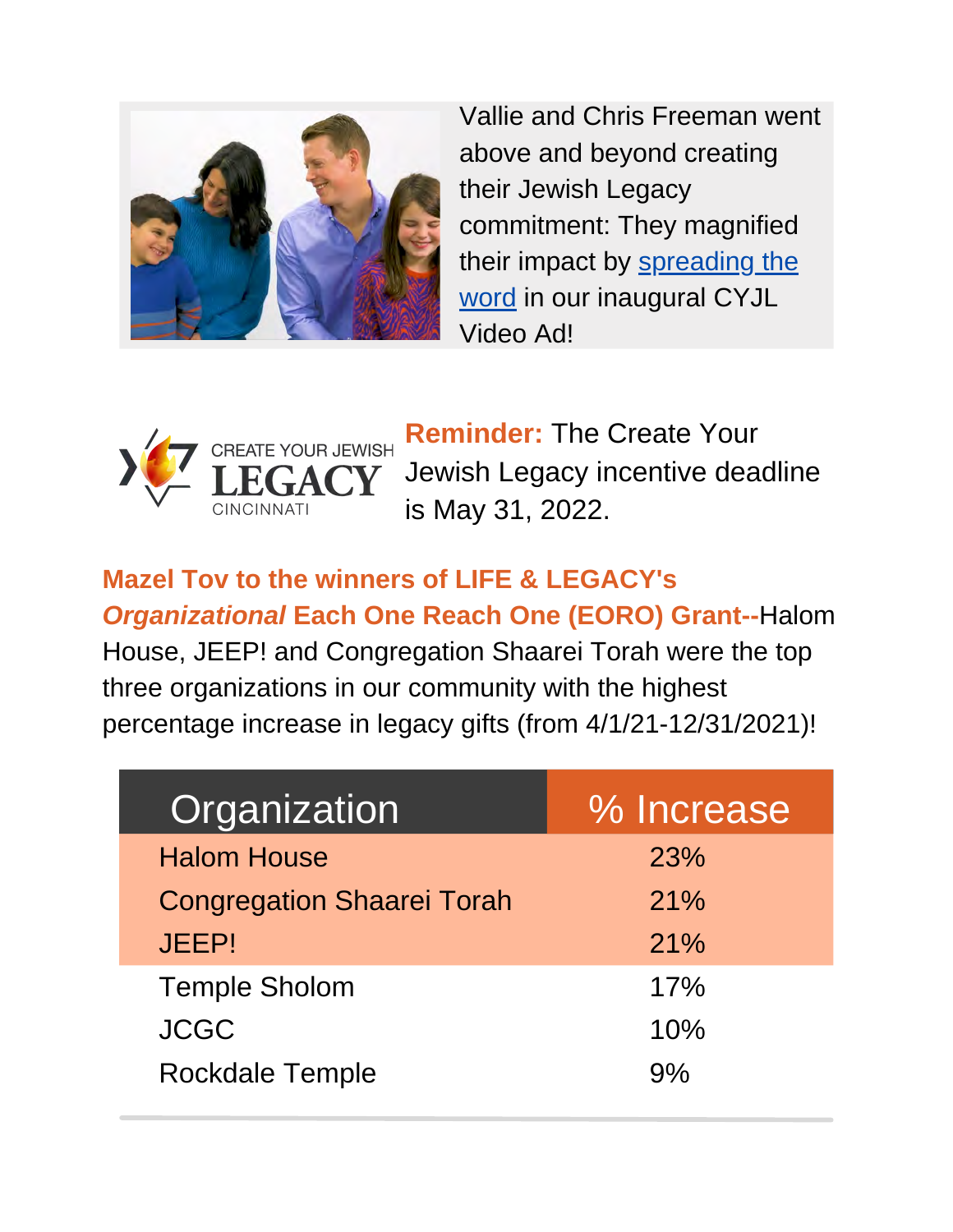I am also excited to announce that **Cincinnati has won the \$10,000 Community EORO grant!** We had the biggest hill to climb (based on % increase, we came in with the highest # of donors in our LIFE & LEGACY Cohort) but we still prevailed, thanks to everyone's hard work, time and commitment.

## **Mazel tov, and thank you for all that you do to secure our community's future!**

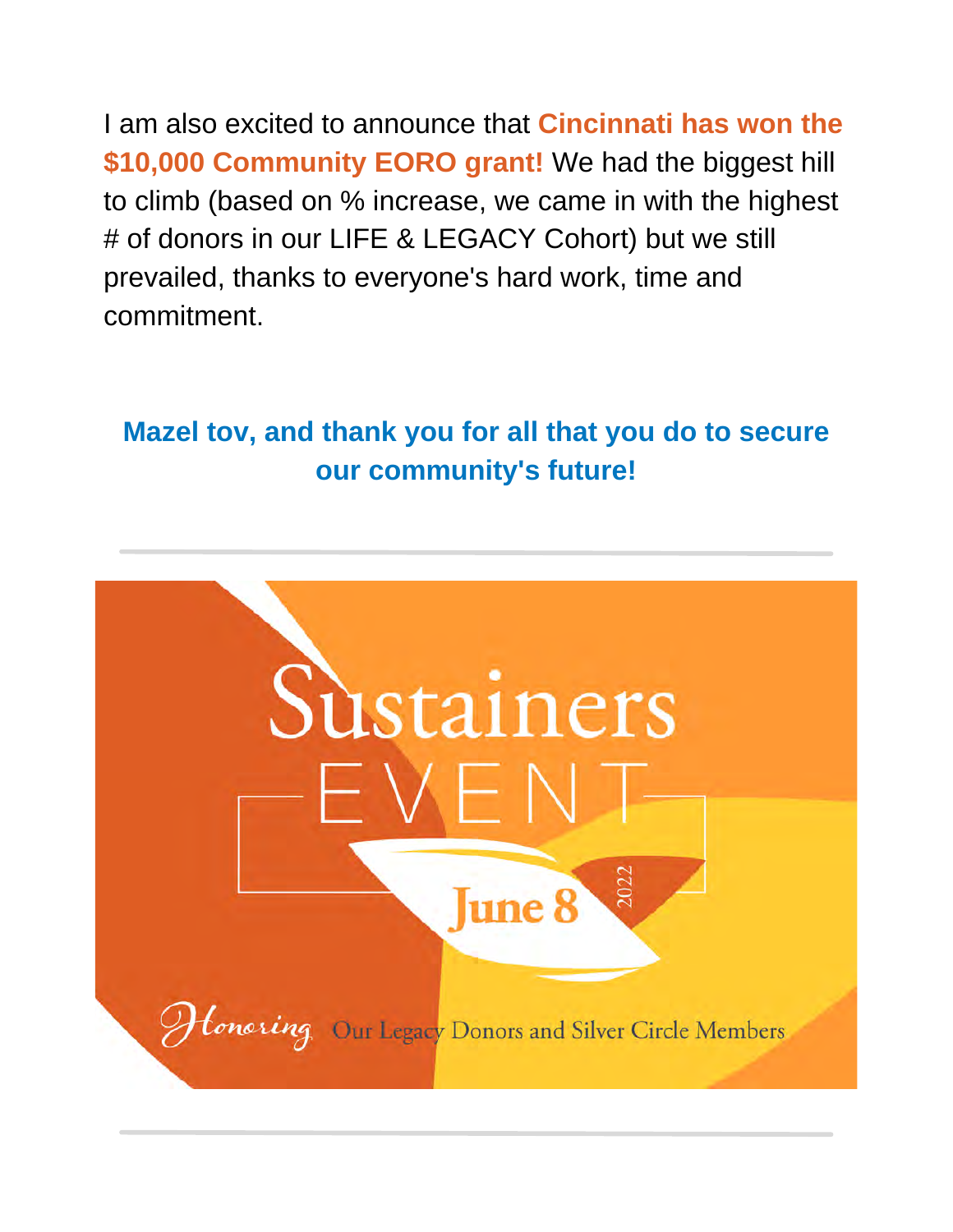

Check out LIFE & LEGACY's 2022 National Webinar Calendar (& sign-up sheet) below!

**[View Workshops](https://www.dropbox.com/s/i2pbalicpmb6a3q/2022%20National%20LIFE%20%26%20LEGACY%20Webinar%20Calendar.pdf?dl=0)**

**The 2022 LIFE & LEGACY Conference/Virtual Gathering** will be May 15th-17th, and registration is now available: **[Register here!](https://events.bizzabo.com/2022LegacyGathering)**



**LIFE & LEGACY National Webinar** led by Dena Morris Kaufman on *[Effective Stewardship](https://www.dropbox.com/sh/g2x7b57lmyady7d/AABYPBij47oxl8xJ8xuz4ylRa?dl=0&preview=Session+Recording+3-8-22.mp4)*

**LIFE & LEGACY National Webinar (Guest Presenter)** led by Bryan Clontz on *Growing [Legacy Gifts with Non-cash Assets](https://www.dropbox.com/sh/o0zib48wrqzh9ht/AACmRJa2Q__-OcCgRKnRSL0Sa?dl=0&preview=Session+Recording+(1-19-22).mp4)*

**LIFE & LEGACY National Webinar (Guest Presenter)** led by Viken Mikaelian on *[Marketing Legacy Giving.](https://www.dropbox.com/sh/rtjj93l1wdgn2k2/AADsKe8A3m74509c1rQRk26Ia?dl=0&preview=Session+Recording+(3-24-22).mp4)*

**LIFE & LEGACY National Webinar** led by Arlene Schiff on *[Legacy 101.](https://www.dropbox.com/sh/tr3orf8aczhwc1d/AADZIbkjEdqp5Fyvbfz4i1UVa?dl=0)*